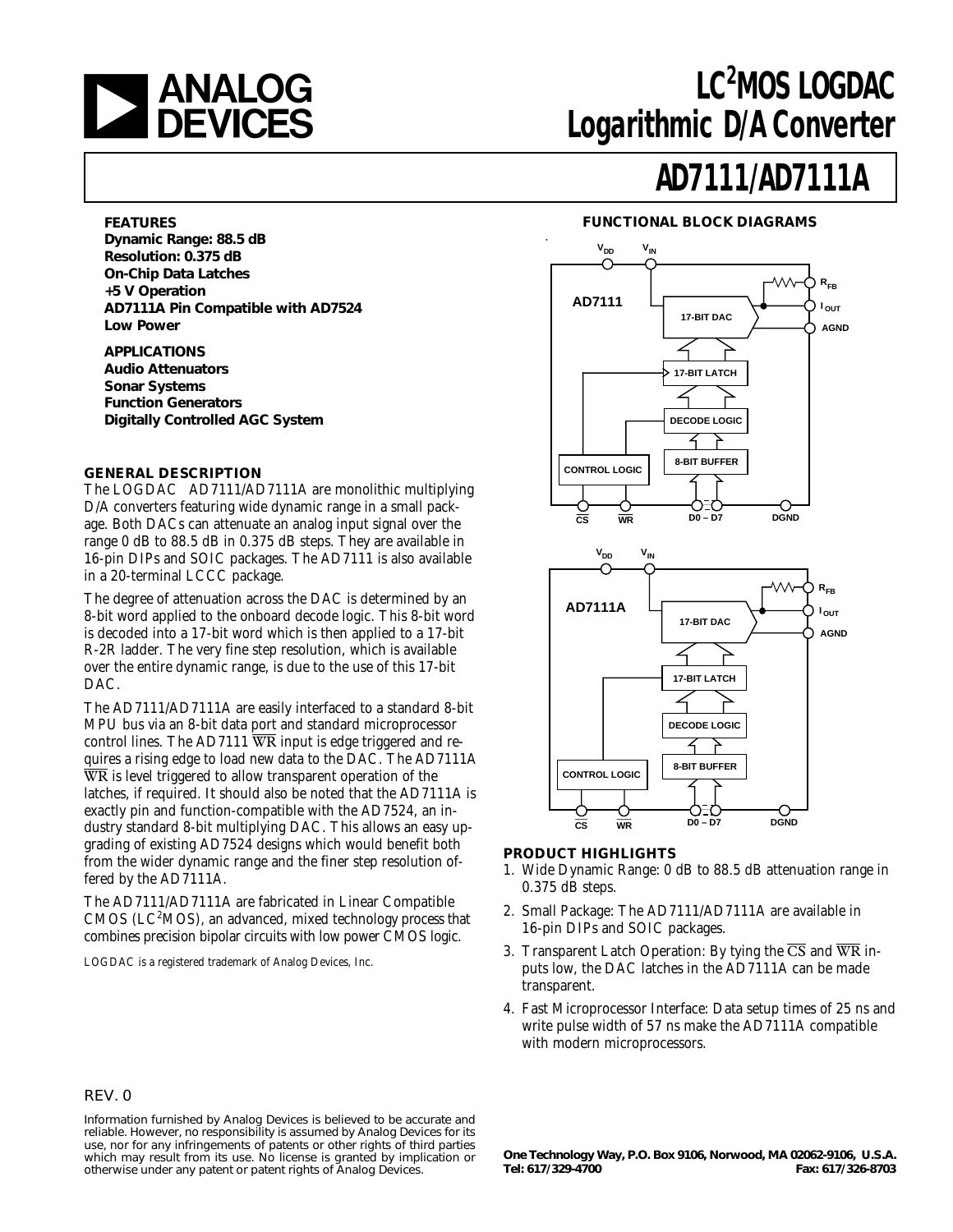## $\mathsf{AD7111-ELECTRICAL CHARACTERISTICS \$ {N\_{DD}}= +5 \text{ V, V\_{IN}}=-10 \text{ V dc, I\_{OUT}}= \text{AGND} = \text{DGND} = \text{O V output amplifier}} **AD7111/AD7111A–SPECIFICATIONS AD711 except where noted)**

| <b>Parameter</b>                                                                                                        | $T_A = +25$ °C                                | <b>AD7111L/C/U Grades</b><br>$T_A = T_{MIN}, T_{MAX}$ | $T_A = +25$ °C                                | <b>AD7111K/B/T Grades</b><br>$T_A = T_{MIN}, T_{MAX}$ | <b>Units</b>                                             | <b>Conditions/Comments</b>                                                                                                                                                       |  |
|-------------------------------------------------------------------------------------------------------------------------|-----------------------------------------------|-------------------------------------------------------|-----------------------------------------------|-------------------------------------------------------|----------------------------------------------------------|----------------------------------------------------------------------------------------------------------------------------------------------------------------------------------|--|
| NOMINAL RESOLUTION                                                                                                      | 0.375                                         | 0.375                                                 | 0.375                                         | 0.375                                                 | dB                                                       |                                                                                                                                                                                  |  |
| <b>ACCURACY RELATIVE TO</b><br>0 dB ATTENUATION<br>0.375 dB Steps:                                                      |                                               |                                                       |                                               |                                                       |                                                          |                                                                                                                                                                                  |  |
| Accuracy $\leq \pm 0.17$ dB<br>Monotonic<br>0.75 dB Steps:                                                              | 0 to 36<br>0 to 54                            | 0 to 36<br>0 to 54                                    | 0 to 30<br>0 to 48                            | 0 to 30<br>0 to 48                                    | dB min<br>dB min                                         | <b>Guaranteed Attenuation Ranges</b><br>for Specified Step Sizes                                                                                                                 |  |
| Accuracy $\leq \pm 0.35$ dB<br>Monotonic<br>1.5 dB Steps:                                                               | 0 to 48<br>0 to 72                            | 0 to 42<br>0 to 66                                    | 0 to 42<br>0 to 72                            | 0 to 36<br>0 to 60                                    | dB min<br>dB min                                         |                                                                                                                                                                                  |  |
| Accuracy $\leq \pm 0.7$ dB<br>Monotonic<br>3.0 dB Steps:                                                                | 0 to 54<br><b>Full Range</b>                  | 0 to 48<br>0 to 78                                    | 0 to 42<br>0 to 85.5                          | 0 to 42<br>0 to 72                                    | dB min<br>dB min                                         | Full Range Is from 0 dB<br>to 88.5 dB                                                                                                                                            |  |
| Accuracy $\leq \pm 1.4$ dB<br>Monotonic<br>6.0 dB Steps:<br>Accuracy $\leq \pm 2.7$ dB                                  | 0 to 66<br><b>Full Range</b><br>0 to 72       | 0 to 54<br><b>Full Range</b><br>0 to 60               | 0 to 60<br><b>Full Range</b><br>0 to 60       | 0 to 48<br><b>Full Range</b><br>0 to 48               | dB min<br>dB min<br>dB min                               |                                                                                                                                                                                  |  |
| Monotonic                                                                                                               | <b>Full Range</b>                             | <b>Full Range</b>                                     | <b>Full Range</b>                             | <b>Full Range</b>                                     | dB min                                                   |                                                                                                                                                                                  |  |
| <b>GAIN ERROR</b>                                                                                                       | ±0.1                                          | $\pm 0.15$                                            | $\pm 0.15$                                    | ±0.20                                                 | dB max                                                   |                                                                                                                                                                                  |  |
| V <sub>IN</sub> INPUT RESISTANCE                                                                                        | 9/11/15                                       | 9/11/15                                               | 7/11/18                                       | 7/11/18                                               | k $\Omega$ min/typ/max                                   |                                                                                                                                                                                  |  |
| R <sub>FB</sub> INPUT RESISTANCE                                                                                        | 9.3/11.5/15.7                                 | 9.3/11.5/15.7                                         |                                               | 7.3/11.5/18.8 7.3/11.5/18.8                           | $k\Omega$ min/typ/max                                    |                                                                                                                                                                                  |  |
| <b>DIGITAL INPUTS</b><br>$VIH$ (Input High Voltage)<br>$V_{II}$ (Input Low Voltage)<br><b>Input Leakage Current</b>     | 2.4<br>0.8<br>$\pm 1$                         | 2.4<br>0.8<br>±10                                     | 2.4<br>0.8<br>$\pm 1$                         | 2.4<br>0.8<br>±10                                     | V min<br>V max<br>µA max                                 | Digital Inputs = $V_{DD}$                                                                                                                                                        |  |
| SWITCHING CHARACTERISTICS <sup>1</sup><br>$t_{CS}$<br>$t_{CH}$<br>$t_{WR}$<br>$t_{DS}$<br>$t_{DH}$<br>$\tau_{\rm RFSH}$ | $\bf{0}$<br>$\bf{0}$<br>350<br>175<br>10<br>3 | 0<br>$\bf{0}$<br>500<br>250<br>10<br>4.5              | $\bf{0}$<br>$\bf{0}$<br>350<br>175<br>10<br>3 | 0<br>$\mathbf{0}$<br>500<br>250<br>10<br>4.5          | ns min<br>ns min<br>ns min<br>ns min<br>ns min<br>us min | Chip Select to Write Setup Time<br>Chip Select to Write Hold Time<br>Write Pulse Width<br>Data Valid to Write Setup Time<br>Data Valid to Write Hold Time<br><b>Refresh Time</b> |  |
| <b>POWER SUPPLY</b><br>$V_{DD}$<br>$I_{DD}$                                                                             | $+5$<br>$\mathbf{1}$<br>500                   | $+5$<br>4<br>1000                                     | $+5$<br>$\mathbf{1}$<br>500                   | $+5$<br>4<br>1000                                     | V<br>mA max<br>µA max                                    | Digital Inputs = $V_{II}$ or $V_{IH}$<br>Digital Inputs = $0 \text{ V or } V_{DD}$ ;<br>See Figure 6                                                                             |  |

NOTE

<sup>1</sup>Sample tested at  $+25^{\circ}$ C to ensure compliance.

Specifications subject to change without notice.

### **AC PERFORMANCE CHARACTERISTICS These characteristics are included for design guidance only and are not subject** to test. V<sub>DD</sub> = +5 V, V<sub>IN</sub> = –10 V dc except where noted, I<sub>OUT</sub> = AGND = DGND = 0 V, output amplifier AD711 except where noted.

| <b>Parameter</b>                                        | $T_A = +25$ °C | <b>AD7111L/C/U Grades</b><br>$T_A = T_{MIN}, T_{MAX}$ |                | <b>AD7111K/B/T Grades</b><br>$T_A = +25^{\circ}C$ $T_A = T_{MIN}$ , $T_{MAX}$ | <b>Units</b>       | <b>Conditions/Comments</b>                             |  |  |
|---------------------------------------------------------|----------------|-------------------------------------------------------|----------------|-------------------------------------------------------------------------------|--------------------|--------------------------------------------------------|--|--|
| DC Supply Rejection, $\Delta \text{Gain}/\Delta V_{DD}$ | 0.001          | 0.005                                                 | 0.001          | 0.005                                                                         | $dB$ per % max     | $\Delta V_{\rm DD} = \pm 10\%$ , Input Code = 00000000 |  |  |
| <b>Propagation Delay</b>                                | 3.0            | 4.5                                                   | 3.0            | 4.5                                                                           | us max             | Full-Scale Change Measured from                        |  |  |
|                                                         |                |                                                       |                |                                                                               |                    | WR Going High, $CS = 0$ V                              |  |  |
| Digital-to-Analog Glitch Impulse                        | 100            |                                                       | 100            |                                                                               | nV secs typ        | Measured with AD843 as Output                          |  |  |
|                                                         |                |                                                       |                |                                                                               |                    | Amplifier for Code Transition                          |  |  |
|                                                         |                |                                                       |                |                                                                               |                    | 10000000 to 00000000                                   |  |  |
|                                                         |                |                                                       |                |                                                                               |                    | C1 of Figure 1 is $0$ pF                               |  |  |
| Output Capacitance, Pin 1                               | 185            | 185                                                   | 185            | 185                                                                           | pF max             |                                                        |  |  |
| Input Capacitance, Pin 15 and Pin 16                    |                | 7                                                     |                | 7                                                                             | pF max             |                                                        |  |  |
| Feedthrough at 1 kHz                                    | $-94$          | $-72$                                                 | $-94$          | $-68$                                                                         | dB max             |                                                        |  |  |
| <b>Total Harmonic Distortion</b>                        | $-91$<br>$-91$ |                                                       | $-91$<br>$-91$ |                                                                               | $dB$ typ           | $V_{IN}$ = 6 V rms at 1 kHz                            |  |  |
| <b>Output Noise Voltage Density</b>                     | 70<br>70       |                                                       | 70<br>70       |                                                                               | $nV/\sqrt{Hz}$ max | Includes AD711 Amplifier Noise                         |  |  |
| Digital Input Capacitance                               |                | $\mathcal{L}$                                         | 7              | $\mathcal{L}$                                                                 | $pF$ max           |                                                        |  |  |

Specifications subject to change without notice.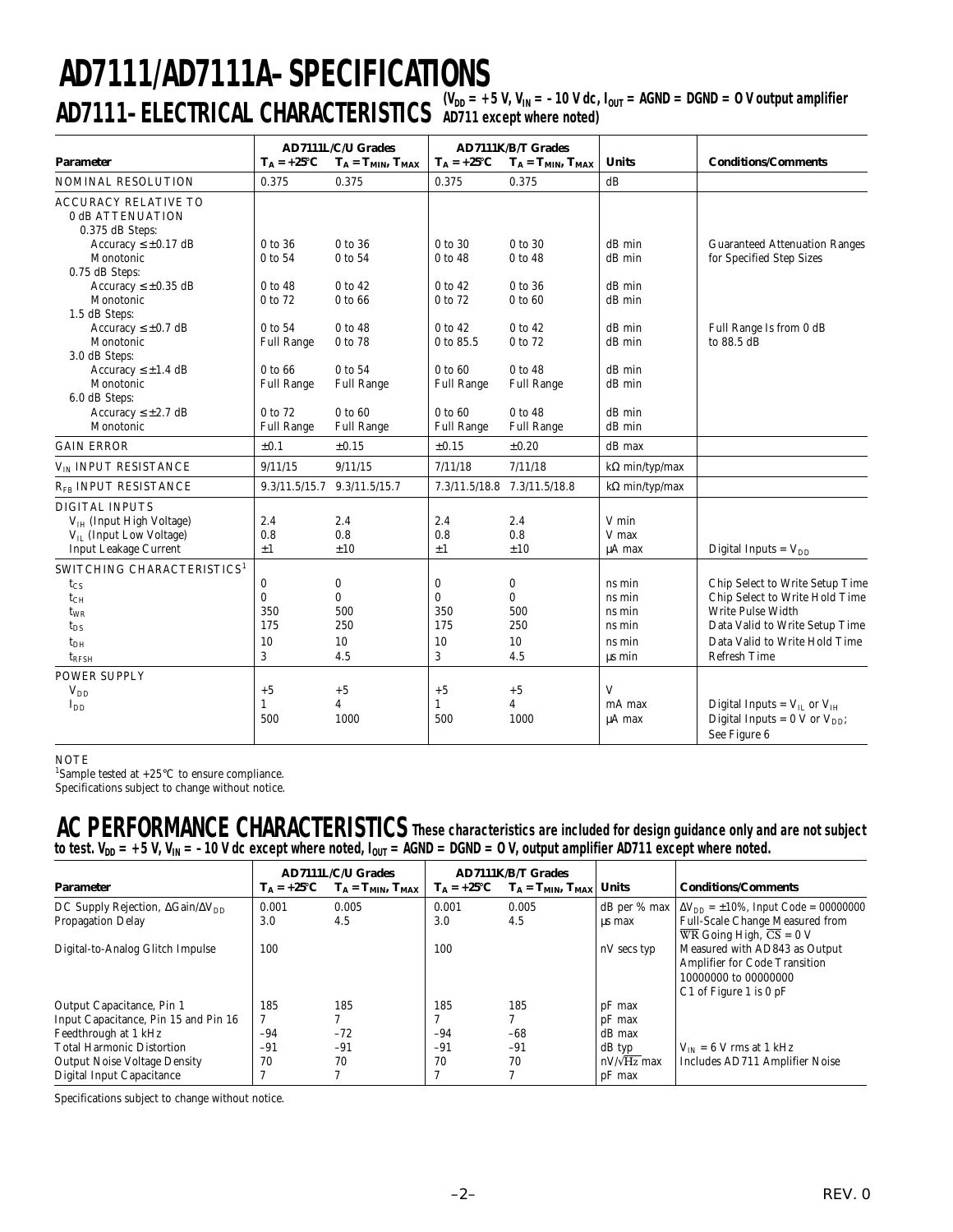$\bf AD7111A-ELECTRICAL CHARACTERISTICS$   $\rm V_{DD}$  = +5 V, V<sub>IN</sub> = -10 V dc, I<sub>OUT</sub> = AGND = DGND = 0 V output amplifier **AD711 except where noted)**

|                                        |                   | <b>AD7111AC Grade</b>       |                   | <b>AD7111AB Grade</b>       |                       |                                                       |  |  |
|----------------------------------------|-------------------|-----------------------------|-------------------|-----------------------------|-----------------------|-------------------------------------------------------|--|--|
| <b>Parameter</b>                       | $T_A = +25$ °C    | $T_A = T_{MIN}, T_{MAX}$    | $T_A = +25$ °C    | $T_A = T_{MIN}, T_{MAX}$    | <b>Units</b>          | <b>Conditions/Comments</b>                            |  |  |
| <b>NOMINAL RESOLUTION</b>              | 0.375             | 0.375                       | 0.375             | 0.375                       | dB                    |                                                       |  |  |
| <b>ACCURACY RELATIVE TO</b>            |                   |                             |                   |                             |                       |                                                       |  |  |
| 0 dB ATTENUATION                       |                   |                             |                   |                             |                       |                                                       |  |  |
| 0.375 dB Steps:                        |                   |                             |                   |                             |                       |                                                       |  |  |
| Accuracy $\leq \pm 0.17$ dB            | $0$ to $36$       | 0 to 36                     | 0 to 30           | $0$ to $30$                 | dB min                | <b>Guaranteed Attenuation Ranges</b>                  |  |  |
| Monotonic                              | 0 to 54           | 0 to 54                     | 0 to 48           | 0 to 48                     | dB min                | for Specified Step Sizes                              |  |  |
| 0.75 dB Steps:                         |                   |                             |                   |                             |                       |                                                       |  |  |
| Accuracy $\leq \pm 0.35$ dB            | 0 to 48           | 0 to 42                     | $0$ to $42$       | 0 to 36                     | dB min                |                                                       |  |  |
| Monotonic                              | 0 to 72           | 0 to 66                     | 0 to 72           | 0 to 60                     | dB min                |                                                       |  |  |
| 1.5 dB Steps:                          |                   |                             |                   |                             |                       |                                                       |  |  |
| Accuracy $\leq \pm 0.7$ dB             | $0$ to 54         | $0$ to $48$                 | $0$ to 48         | $0$ to $42$                 | dB min                | Full Range Is from 0 dB                               |  |  |
| Monotonic                              | <b>Full Range</b> | 0 to 78                     | 0 to 85.5         | 0 to 72                     | dB min                | to 88.5 dB                                            |  |  |
| 3.0 dB Steps:                          |                   |                             |                   |                             |                       |                                                       |  |  |
| Accuracy $\leq \pm 1.4$ dB             | 0 to 66           | 0 to 54                     | $0$ to $60$       | 0 to 48                     | dB min                |                                                       |  |  |
| Monotonic                              | <b>Full Range</b> | <b>Full Range</b>           | <b>Full Range</b> | <b>Full Range</b>           | dB min                |                                                       |  |  |
| 6.0 dB Steps:                          |                   |                             |                   |                             |                       |                                                       |  |  |
| Accuracy $\leq \pm 2.7$ dB             | 0 to 72           | 0 to 60                     | 0 to 60           | 0 to 48                     | dB min                |                                                       |  |  |
| Monotonic                              | <b>Full Range</b> | <b>Full Range</b>           | <b>Full Range</b> | <b>Full Range</b>           | dB min                |                                                       |  |  |
| <b>GAIN ERROR</b>                      | ±0.1              | $\pm 0.15$                  | $\pm 0.15$        | $\pm 0.20$                  | dB max                |                                                       |  |  |
| V <sub>IN</sub> INPUT RESISTANCE       | 9/11/15           | 9/11/15                     | 7/11/18           | 7/11/18                     | $k\Omega$ min/typ/max |                                                       |  |  |
| $R_{FB}$ INPUT RESISTANCE              |                   | 9.3/11.5/15.7 9.3/11.5/15.7 |                   | 7.3/11.5/18.8 7.3/11.5/18.8 | $k\Omega$ min/typ/max |                                                       |  |  |
| <b>DIGITAL INPUTS</b>                  |                   |                             |                   |                             |                       |                                                       |  |  |
| $VIH$ (Input High Voltage)             | 2.4               | 2.4                         | 2.4               | 2.4                         | V min                 |                                                       |  |  |
| $V_{II}$ (Input High Voltage)          | 0.8               | 0.8                         | 0.8               | 0.8                         | V max                 |                                                       |  |  |
| <b>Input Leakage Current</b>           | $\pm 1$           | ±10                         | $\pm 1$           | ±10                         | µA max                | Digital Inputs = $V_{DD}$                             |  |  |
| SWITCHING CHARACTERISTICS <sup>1</sup> |                   |                             |                   |                             |                       |                                                       |  |  |
| $t_{CS}$                               | $\bf{0}$          | 0                           | $\bf{0}$          | 0                           | ns min                | Chip Select to Write Setup Time                       |  |  |
| $t_{CH}$                               | $\bf{0}$          | $\bf{0}$                    | $\bf{0}$          | $\bf{0}$                    | ns min                | Chip Select to Write Hold Time                        |  |  |
| $t_{WR}$                               | 57                | 57                          | 57                | 57                          | ns min                | Write Pulse Width                                     |  |  |
| $t_{DS}$                               | 25                | 25                          | 25                | 25                          | ns min                | Data Valid to Write Setup Time                        |  |  |
| $t_{DH}$                               | 10                | 10                          | 10                | 10                          | ns min                | Data Valid to Write Hold Time                         |  |  |
| <b>POWER SUPPLY</b>                    |                   |                             |                   |                             |                       |                                                       |  |  |
| $V_{DD}$                               | $+5$              | $+5$                        | $+5$              | $+5$                        | V                     | Digital Inputs = $V_{II}$ or $V_{III}$                |  |  |
|                                        | $\mathbf{1}$      | 2                           | 1                 | $\boldsymbol{2}$            | mA max                | $\overline{\text{CS}}$ = $\overline{\text{WR}}$ = 0 V |  |  |
| $I_{DD}$                               | 1                 | $\mathbf{1}$                | 1                 | $\mathbf{1}$                | mA max                | Digital Inputs = $0 \text{ V or } V_{DD}$ ;           |  |  |
|                                        |                   |                             |                   |                             |                       | See Figure 6                                          |  |  |

#### **NOTE**

<sup>1</sup>Sample tested at  $+25^{\circ}$ C to ensure compliance.

Specifications subject to change without notice.

**AC PERFORMANCE CHARACTERISTICS These characteristics are included for design guidance only and are not subject** to test. V<sub>DD</sub> = +5 V, V<sub>IN</sub> = –10 V dc except where noted, I<sub>OUT</sub> = AGND = DGND = 0 V, output amplifier AD711 except where noted.

|                                                         |       | <b>AD7111AC Grade</b>                      |       | <b>AD7111AB Grade</b>                      |                    |                                                                |
|---------------------------------------------------------|-------|--------------------------------------------|-------|--------------------------------------------|--------------------|----------------------------------------------------------------|
| <b>Parameter</b>                                        |       | $T_A = +25$ °C $T_A = T_{MIN}$ , $T_{MAX}$ |       | $T_A = +25$ °C $T_A = T_{MIN}$ , $T_{MAX}$ | <b>Units</b>       | <b>Conditions/Comments</b>                                     |
| DC Supply Rejection, $\Delta \text{Gain}/\Delta V_{DD}$ | 0.001 | 0.005                                      | 0.001 | 0.005                                      |                    | dB per % max $\Delta V_{DD} = \pm 10$ %, Input Code = 00000000 |
| <b>Propagation Delay</b>                                |       | 1.5                                        |       | 1.5                                        | us max             | <b>Full-Scale Change Measured from</b>                         |
|                                                         |       |                                            |       |                                            |                    | WR Going High, $CS = 0$ V                                      |
| Digital-to-Analog Glitch Impulse                        | 10    | 20                                         | 10    | 20                                         | nV secs typ        | Measured with AD843 as Output                                  |
|                                                         |       |                                            |       |                                            |                    | <b>Amplifier for Code Transition</b>                           |
|                                                         |       |                                            |       |                                            |                    | 10000000 to 00000000                                           |
|                                                         |       |                                            |       |                                            |                    | C1 of Figure 1 is $0$ pF                                       |
| Output Capacitance, Pin 1                               | 50    | 50                                         | 50    | 50                                         | $pF$ max           |                                                                |
| Input Capacitance, Pin 15 and Pin 16                    |       | Η                                          |       | Η                                          | $pF$ max           |                                                                |
| Feedthrough at 1 kHz                                    | -94   | $-90$                                      | $-92$ | $-90$                                      | dB max             |                                                                |
| <b>Total Harmonic Distortion</b>                        | $-91$ | $-91$                                      | $-91$ | $-91$                                      | dB typ             | $V_{IN}$ = 6 V rms at 1 kHz                                    |
| <b>Output Noise Voltage Density</b>                     | 70    | 70                                         | 70    | 70                                         | $nV/\sqrt{Hz}$ max | Includes AD711 Amplifier Noise                                 |
| Digital Input Capacitance                               |       |                                            |       |                                            | $pF$ max           |                                                                |

Specifications subject to change without notice.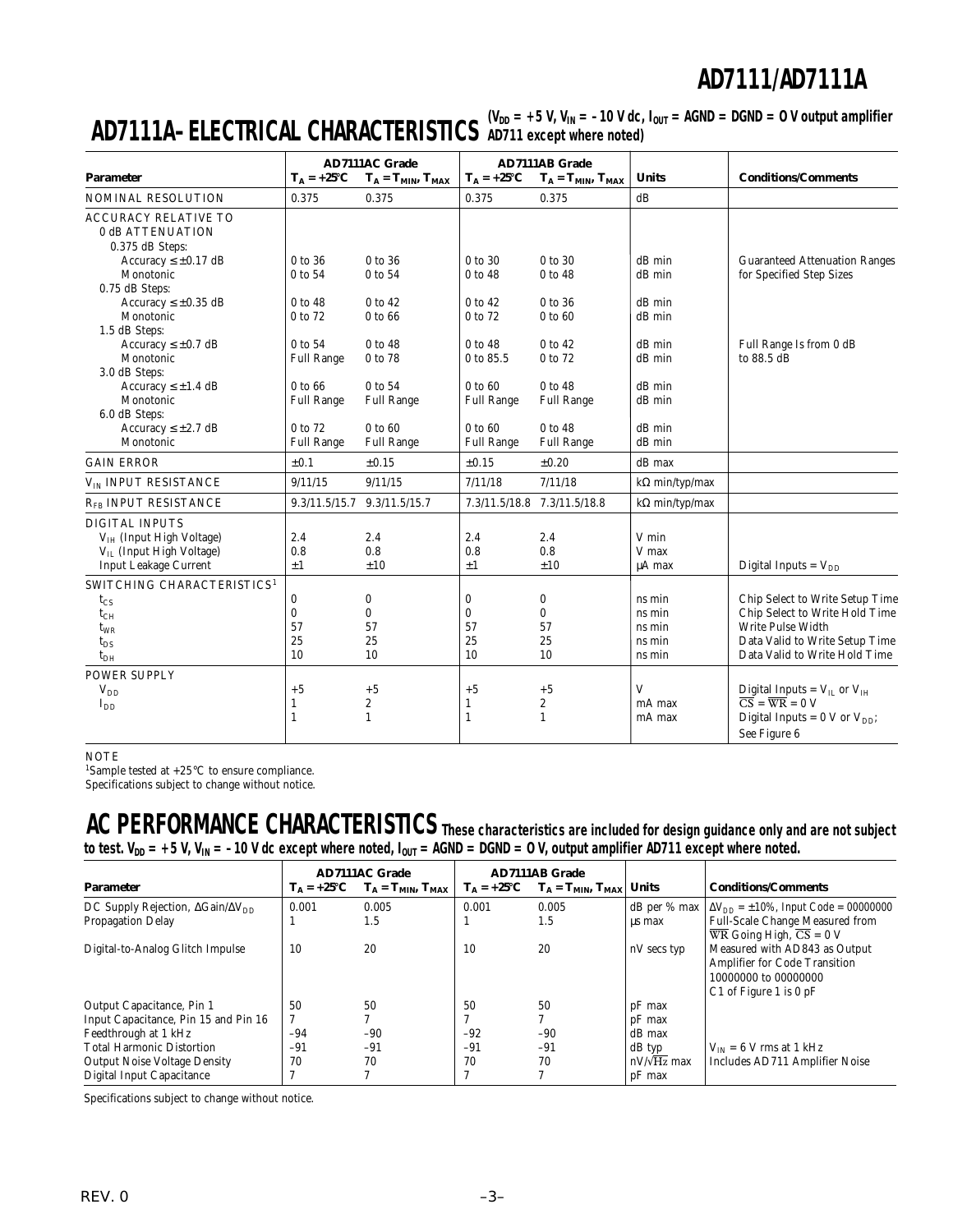#### **ABSOLUTE MAXIMUM RATINGS\***

 $(T_A = +25^{\circ}C$  unless otherwise noted)

| $V_{DD}$ (to DGND) $\ldots \ldots \ldots \ldots \ldots \ldots \ldots \ldots \ldots \ldots + 7V$ |
|-------------------------------------------------------------------------------------------------|
|                                                                                                 |
| Digital Input Voltage to DGND $\ldots$ -0.3 V to V <sub>DD</sub> + 0.3 V                        |
|                                                                                                 |
| $V_{RFB}$ to AGND $\ldots \ldots \ldots \ldots \ldots \ldots \ldots \ldots \ldots \pm 35$ V     |
| AGND to DGND $\ldots \ldots \ldots \ldots \ldots \ldots \ldots \ldots \ldots \ldots \ldots$     |
| DGND to AGND $\ldots \ldots \ldots \ldots \ldots \ldots \ldots \ldots \ldots \ldots$            |
|                                                                                                 |
|                                                                                                 |
| Lead Temperature (Soldering, 10 secs) $\ldots \ldots \ldots +300^{\circ}C$                      |
|                                                                                                 |
|                                                                                                 |
| Lead Temperature (Soldering)                                                                    |
| Vapor Phase (60 secs) $\dots \dots \dots \dots \dots \dots \dots \dots \dots 215$ °C            |
|                                                                                                 |
|                                                                                                 |

| Lead Temperature (Soldering, 10 secs) $\dots \dots \dots +300$ °C                               |
|-------------------------------------------------------------------------------------------------|
| <b>Operating Temperature Range</b>                                                              |
| Commercial (K, L Versions) $\ldots \ldots \ldots \ldots 0$ <sup>o</sup> C to +70 <sup>o</sup> C |
| Industrial (B, C Versions) $\ldots \ldots \ldots \ldots -40^{\circ}C$ to +85°C                  |
| Extended (T, U Versions) $\ldots \ldots \ldots -55^{\circ}C$ to +125°C                          |
| Storage Temperature Range $\dots \dots \dots \dots -65^{\circ}C$ to +150 °C                     |

\*Stresses above those listed under "Absolute Maximum Ratings" may cause permanent damage to the device. This is a stress rating only, and functional operation of the device at these or any other conditions above those listed in the operational sections of this specification is not implied. Exposure to absolute maximum rating conditions for extended periods may affect device reliability.

#### **CAUTION**

ESD (electrostatic discharge) sensitive device. Electrostatic charges as high as 4000 V readily accumulate on the human body and test equipment and can discharge without detection. Although the AD7111/AD7111A features proprietary ESD protection circuitry, permanent damage may occur on devices subjected to high energy electrostatic discharges. Therefore, proper ESD precautions are recommended to avoid performance degradation or loss of functionality.



#### **ORDERING GUIDES**

#### **AD7111A ORDERING GUIDE**

| Model     | <b>Temperature</b><br>Range        | <b>Specified</b><br><b>Accuracy</b><br>Range | Package<br>Option <sup>1</sup> |
|-----------|------------------------------------|----------------------------------------------|--------------------------------|
| AD7111ABN | $-40^{\circ}$ C to $+85^{\circ}$ C | $0$ dB to 60 dB                              | $N-16$                         |
| AD7111ACN | $-40^{\circ}$ C to $+85^{\circ}$ C | $0$ dB to 72 dB                              | $N-16$                         |
| AD7111ABR | $-40^{\circ}$ C to $+85^{\circ}$ C | $0$ dB to 60 dB                              | $R-16$                         |
| AD7111ACR | $-40^{\circ}$ C to $+85^{\circ}$ C | 0 dB to 72 dB                                | $R-16$                         |

**NOTE** 

 ${}^{1}N =$  Plastic DIP;  $R =$  SOIC.

#### **TERMINOLOGY**

**RESOLUTION:** Nominal change in attenuation when moving between two adjacent codes.

**MONOTONICITY:** The device is monotonic if the analog output decreases (or remains constant) as the digital code increases.

**FEEDTHROUGH ERROR:** That portion of the input signal which reaches the output when all digital inputs are high. See section on Applications.

**OUTPUT LEAKAGE CURRENT:** Current which appears on the  $I<sub>OUT</sub>$  terminal with all digital inputs high.

**TOTAL HARMONIC DISTORTION:** A measure of the harmonics introduced by the circuit when a pure sinusoid is applied to the input. It is expressed as the harmonic energy divided by the fundamental energy at the output.

#### **AD7111 ORDERING GUIDE**

| Model           | <b>Temperature</b><br>Range                         | <b>Specified</b><br><b>Accuracy</b><br>Range | Package<br>Option <sup>2</sup> |
|-----------------|-----------------------------------------------------|----------------------------------------------|--------------------------------|
| <b>AD7111KN</b> | $0^{\circ}$ C to +70 $^{\circ}$ C                   | 0 dB to 60 dB   $N-16$                       |                                |
| AD7111BQ        | -40°C to +85°C                                      | $\vert$ 0 dB to 60 dB                        | $Q-16$                         |
| AD7111LN        | $0^{\circ}$ C to +70 $^{\circ}$ C                   | 0 dB to 72 dB                                | $N-16$                         |
| AD7111CQ        | $-40^{\circ}$ C to $+85^{\circ}$ C                  | $\vert$ 0 dB to 72 dB                        | $Q-16$                         |
| AD7111UQ/883B   | $-55^{\circ}$ C to $+125^{\circ}$ C                 | $\vert$ 0 dB to 72 dB                        | $Q-16$                         |
| AD7111TE/883B   | $-55^{\circ}$ C to $+125^{\circ}$ C   0 dB to 60 dB |                                              | $E-20A$                        |

**NOTES** 

<sup>1</sup>To order MIL-STD-883B, Class B processed parts, add /883B to part number. Contact local sales office for military data sheet and availability.  ${}^{2}N$  = Plastic DIP; Q = Cerdip; E = LCCC; R = SOIC.

**ACCURACY:** The difference (measured in dB) between the ideal transfer function as listed in Table I and the actual transfer function as measured with the device.

**OUTPUT CAPACITANCE:** Capacitance from I<sub>OUT</sub> to ground.

**DIGITAL-TO-ANALOG GLITCH IMPULSE:** The amount of charge injected from the digital inputs to the analog output when the inputs change state. This is normally specified as the area of the glitch in either pA-secs or nV-secs depending upon whether the glitch is measured as a current or voltage signal. Glitch impulse is measured with  $V_{IN} = AGND$ .

**PROPAGATION DELAY:** This is a measure of the internal delays of the circuit and is defined as the time from a digital input change to the analog output current reaching 90% of its final value.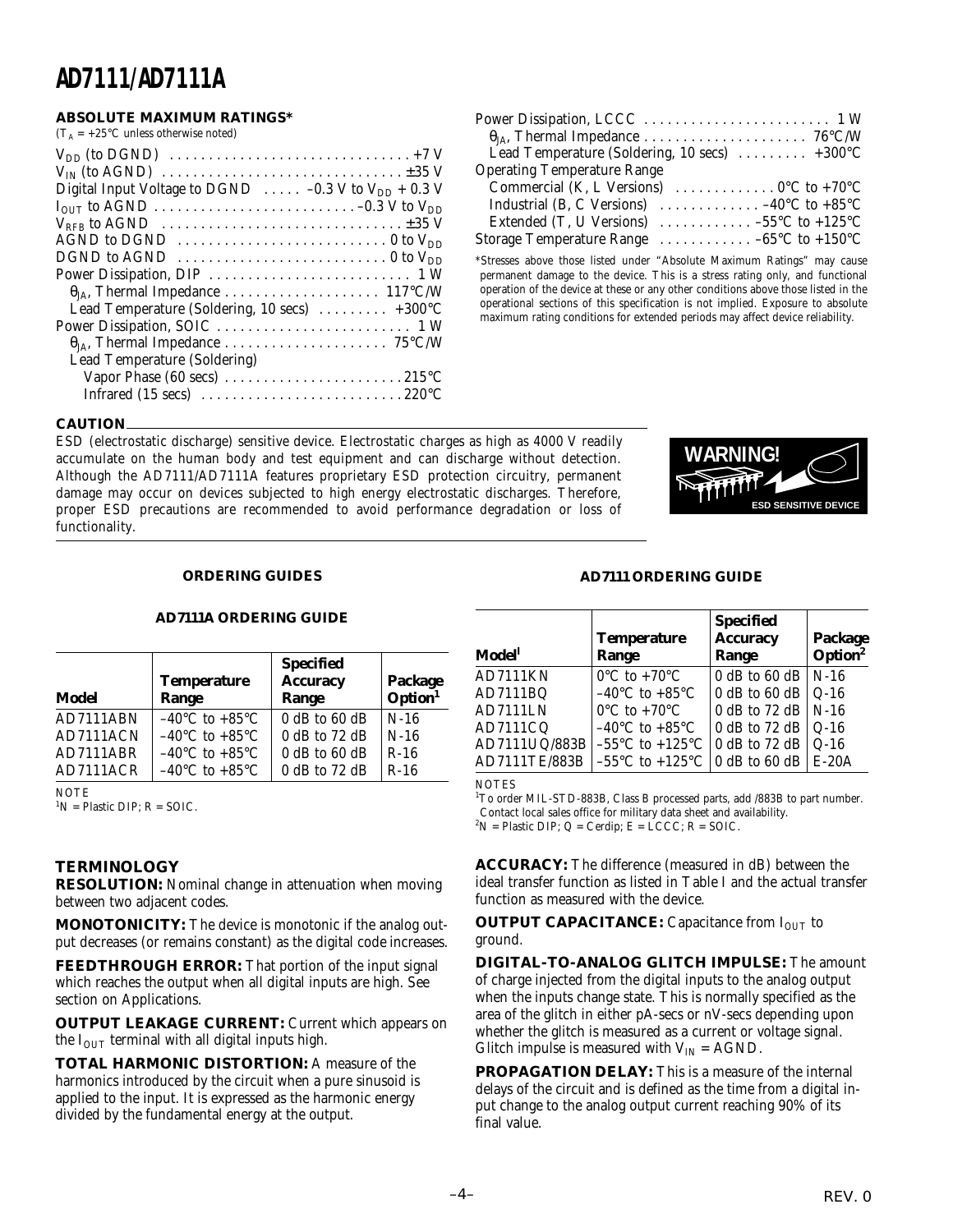

Write Cycle Timing Diagram

#### **CIRCUIT DESCRIPTION GENERAL CIRCUIT DESCRIPTION**

The AD7111/AD7111A consists of a 17-bit R-2R CMOS multiplying D/A converter with extensive digital logic. The logic translates the 8-bit binary input into a 17-bit word which is used to drive the D/A converter. Input data on the D7-D0 bus is loaded into the input data latches using  $\overline{\text{CS}}$  and  $\overline{\text{WR}}$  control signals. When using the AD7111, the rising edge of  $\overline{WR}$  latches the input data and initiates the internal data transfer to the decoder. A minimum time  $t_{RFSH}$ , the refresh time, is required for the data to propagate through the decoder before a new data write is attempted.

In contrast, the AD7111A  $\overline{WR}$  input is level triggered to allow transparent operation of the latches if required.

The transfer function for the circuit of Figure 1 is given by:

$$
V_O = -V_{IN} 10 \exp{-\frac{0.375 N}{20}}
$$
  
or  $\left| \frac{V_O}{V_{IN}} \right|$  dB = -0.375 N



where  $0.375$  is the step size (resolution) in dB and N is the input code in decimal for values 0 to 239. For  $240 \le N \le 255$  the output is zero. Table I gives the output attenuation relative to 0 dB for all possible input codes.



Figure 1. Typical Circuit Configuration

The graphs on the last page give a pictorial representation of the specified accuracy and monotonic ranges for all grades of the AD7111/AD7111A. High attenuation levels are specified with less accuracy than low attenuation levels. The range of monotonic behavior depends upon the attenuation step size used.

|  |  | Table I. Ideal Attenuation in dB vs. Input Code |  |  |  |
|--|--|-------------------------------------------------|--|--|--|
|--|--|-------------------------------------------------|--|--|--|

| $D7-D4$ | 0000        | 0001   | 0010  | 0011   | 0100                | 0101   | 0110  | 0111   | 1000                | 1001   | 1010      | 1011   | <b>1100</b> | 1101   | <b>1110</b>    | 1111   |
|---------|-------------|--------|-------|--------|---------------------|--------|-------|--------|---------------------|--------|-----------|--------|-------------|--------|----------------|--------|
| 0000    | 0.0         | 0.375  | 0.75  | 1.125  | 1.5                 | 1.875  | 2.25  | 2.625  | 3.0                 | 3.375  | 3.75      | 4.125  | 4.5         | 4.875  | 5.25           | 5.625  |
| 0001    | 6.0         | 6.375  | 6.75  | 7.125  | 7.5                 | 7.875  | 8.25  | 8.625  | 9.0                 | 9.375  | 9.75      | 10.125 | 10.5        | 10.875 | 11.25          | 11.625 |
| 0010    | 12.0        | 12.375 | 12.75 | 13.125 | 13.5                | 13.875 | 14.25 | 14.625 | 15.0                | 15.375 | 15.75     | 16.125 | 16.5        | 16.875 | 17.25          | 17.625 |
| 0011    | 18.0        | 18.375 | 18.75 | 19.125 | 19.5                | 19.875 | 20.25 | 20.625 | 21.0                | 21.375 | 21.75     | 22.125 | 22.5        | 22.875 | 23.25          | 23.625 |
| 0100    | 24.0        | 24.375 | 24.75 | 25.125 | 25.5                | 25.875 | 26.25 | 26.625 | 27.0                | 27.375 | 27.75     | 28.125 | 28.5        | 28.875 | 29.25          | 29.625 |
| 0101    | 30.0        | 30.375 | 30.75 | 31.125 | 31.5                | 31.875 | 32.25 | 32.625 | 33.0                | 33.375 | 33.75     | 34.125 | 34.5        | 34.875 | 35.25          | 35.625 |
| 0110    | 36.0        | 36.375 | 36.75 | 37.125 | 37.5                | 37.875 | 38.25 | 38.625 | 39.0                | 39.375 | 39.75     | 40.125 | 40.5        | 40.875 | 41.25          | 41.625 |
| 0111    | 42.0        | 42.375 | 42.75 | 43.125 | 43.5                | 43.875 | 44.25 | 44.625 | 45.0                | 45.375 | 45.75     | 46.125 | 46.5        | 46.875 | 47.25          | 47.625 |
| 1000    | 48.0        | 48.375 | 48.75 | 49.125 | 49.5                | 49.875 | 50.25 | 50.625 | 51.0                | 51.375 | 51.75     | 52.125 | 52.5        | 52.875 | 53.25          | 53.625 |
| 1001    | 54.0        | 54.375 | 54.75 | 55.125 | 55.5                | 55.875 | 56.25 | 56.625 | 57.0                | 57.375 | 57.75     | 58.125 | 58.5        | 58.875 | 59.25          | 59.625 |
| 1010    | 60.0        | 60.375 | 60.75 | 61.125 | 61.5                | 61.875 | 62.25 | 62.625 | 63.0                | 63.375 | 63.75     | 64.125 | 64.5        | 64.875 | 65.25          | 65.625 |
| 1011    | 66.0        | 66.375 | 66.75 | 67.125 | 67.5                | 67.875 | 68.25 | 68.625 | 69.0                | 69.375 | 69.75     | 70.125 | 70.5        | 70.875 | 71.25          | 71.625 |
| 1100    | 72.0        | 72.375 | 72.75 | 73.125 | 73.5                | 73.875 | 74.25 | 74.625 | 75.0                | 75.375 | 75.75     | 76.125 | 76.5        | 76.875 | 77.25          | 77.625 |
| 1101    | 78.0        | 78.375 | 78.75 | 79.125 | 79.5                | 79.875 | 80.25 | 80.625 | 81.0                | 81.375 | 81.75     | 82.125 | 82.5        | 82.875 | 83.25          | 83.625 |
| 1110    | 84.0        | 84.375 | 84.75 | 85.125 | 85.5                | 85.875 | 86.25 | 86.625 | 87.0                | 87.375 | 87.75     | 88.125 | 88.5        | 88.875 | 89.25          | 89.625 |
| 1111    | <b>MUTE</b> |        |       |        | MUTE MUTE MUTE MUTE |        |       |        | MUTE MUTE MUTE MUTE |        | MUTE MUTE |        | MUTE MUTE   |        | MUTE MUTE MUTE |        |

**D3-D0**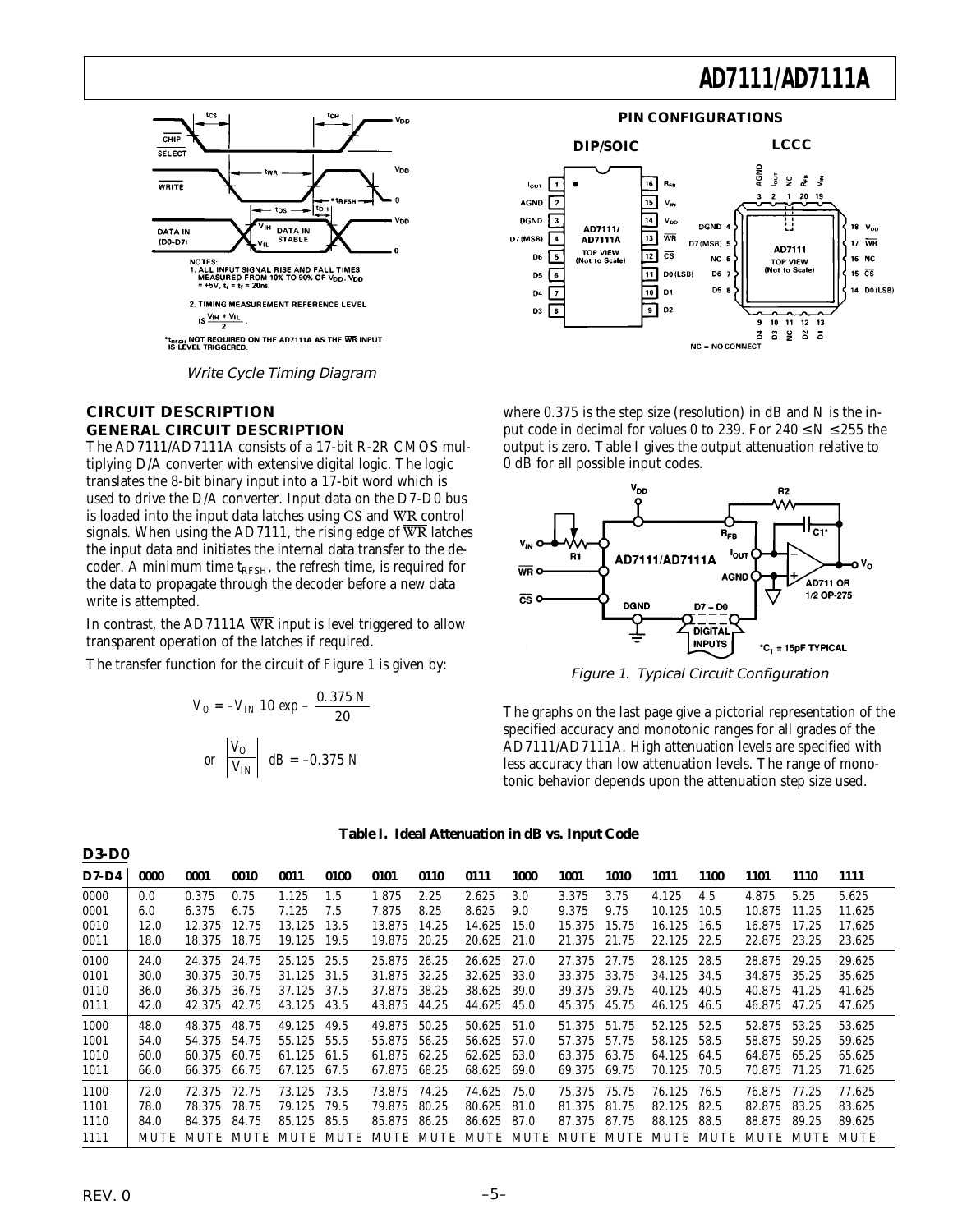For example, the AD7111L is guaranteed monotonic in 0.375 dB steps from 0 dB to –54 dB inclusive and in 0.75 dB steps from 0 dB to –72 dB inclusive. To achieve monotonic operation over the entire 88.5 dB range it is necessary to select input codes so that the attenuation step size at any point is consistent with the step size guaranteed for monotonic operation at that point.

#### **EQUIVALENT CIRCUIT ANALYSIS**

Figure 2 shows a simplified circuit of the D/A converter section of the AD7111/AD7111A, and Figure 3 gives an approximate equivalent circuit.

The current source ILEAKAGE is composed of surface and junction leakages. The resistor  $R_0$  as shown in Figure 3 is the equivalent output resistance of the device which varies with input code (excluding all 0s code) from 0.8R to 2R. R is typically 12 kΩ.  $C<sub>OUT</sub>$  is the capacitance due to the N channel switches and varies from about 20 pF to 50 pF depending upon the digital input. For further information on CMOS multiplying D/A converters, refer to "CMOS DAC Application Guide" which is available from Analog Devices, Publication Number G872b–8–1/89.



Figure 2. Simplified D/A Circuit of AD7111/AD7111A



Figure 3. Equivalent Analog Output Circuit of AD7111/AD7111A

#### **DYNAMIC PERFORMANCE**

The dynamic performance of the AD7111/AD7111A will depend upon the gain and phase characteristics of the output amplifier, together with the optimum choice of PC board layout and decoupling components. Circuit layout is most important if the optimum performance of the AD7111/AD7111A is to be achieved. Most application problems stem from either poor layout, grounding errors, or inappropriate choice of amplifier.

It is recommended that when using thc AD7111/AD7111A with a high speed amplifier, a capacitor (C1) he connected in the feedback path as shown in Figure 1. This capacitor, which should be between 10 pF and 30 pF, compensates for the phase lag introduced by the output capacitance of the D/A converter. Figures 4 and 5 show the performance of the AD7111/AD7111A using the AD711, a high speed, low cost BiFET amplifier, and the OP275, a dual, bipolar/JFET, audio amplifier. The performance without C1 is shown in the middle trace and the response with C1 in circuit shown in the bottom trace.



Figure 4. Response of AD7111/AD7111A with AD711



Figure 5. Response of AD7111/AD7111A with 1/2 OP275

In conventional CMOS D/A converter design, parasitic capacitance in N-channel D/A converter switches can give rise to glitches on the D/A converter output. These glitches result from digital feedthrough. The AD7111/AD7111A has been designed to minimize these glitches as much as possible.

For operation beyond 250 kHz, capacitor C1 may be reduced in value. This gives an increase in bandwidth at the expense of a poorer transient response as shown in Figures 5 and 11. In circuits where C1 is not included, the high frequency roll-off point is primarily determined by the characteristics of the output amplifier and not the AD7111/AD7111A.

Feedthrough and absolute accuracy are sensitive to output leakage current effects. For this reason it is recommended that the operating temperature of the AD7111/AD7111A be kept as close to 25°C as is practically possible, particularly where the device's performance at high attenuation levels is important. A typical plot of leakage current vs. temperature is shown in Figure 10.

Some solder fluxes and cleaning materials can form slightly conductive films which cause leakage effects between analog input and output. The user is cautioned to ensure that the manufacturing process for circuits using thc AD7111/AD7111A does not allow such films to form. Otherwise the feedthrough, accuracy and maximum usable range will be affected.

#### **STATIC ACCURACY PERFORMANCE**

The D/A converter section of the AD7111/AD7111A consists of a 17-bit R-2R type converter. To obtain optimum static performance at this level of resolution it is necessary to pay great attention to amplifier selection, circuit grounding, etc.

Amplifier input has current results in a dc offset at the output of the amplifier due to the current flowing through the feedback resistor  $R_{FB}$ . It is recommended that an amplifier with an input bias current of less than 10 nA be used (e.g., AD711) to minimize this offset.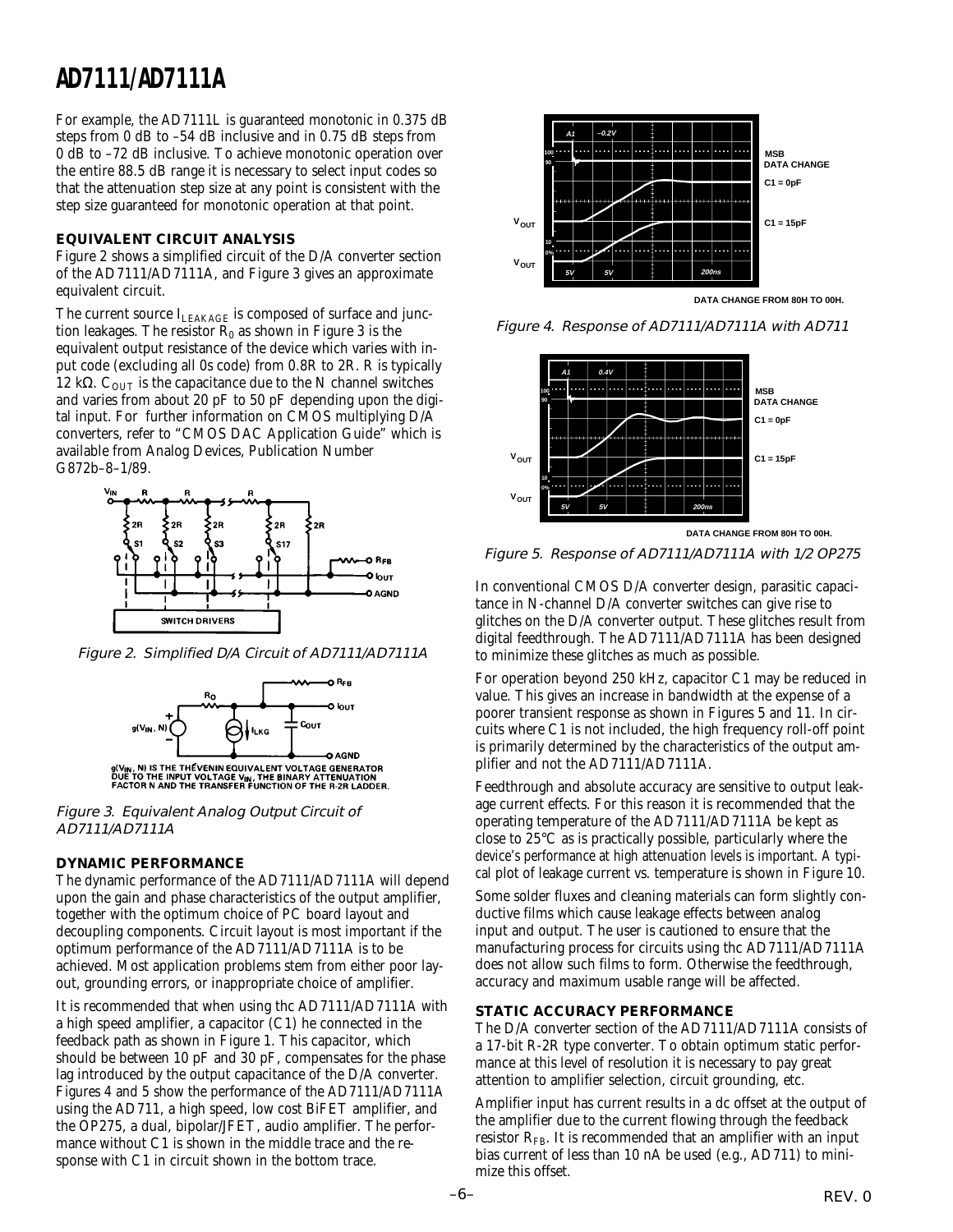Another error arises from the output amplifier s input offset voltage. The amplifier is operated with a fixed feedback resistance, but the equivalent source impedance (the AD7111/ AD7111A output impedance) varies as a function of attenuation level. This has the effect of varying thc "noise" gain of the amplifier, thus creating a varying error due to amplifier offset voltage. It is recommended that an amplifier with less than  $50 \mu \overline{V}$  of input offset be used (such as the AD OP07 in dc applications. Amplifiers with higher offset voltage may cause audible "thumps" in ac applications due to dc output changes.

The AD7111/AD7111A accuracy is specified and tested using only the internal feedback resistor. Any gain error (i.e., mismatch of  $R_{FB}$  to the R-2R ladder) that may exist in the

**Typical Performance Characteristics**

AD7111/AD7111A D/A converter circuit results in a constant attenuation error over the whole range. The AD7111/AD7111A accuracy is specified relative to 0 dB attenuation, hence "Gain" trim resistors—R1 and R2 in Figure 1—can be used to adjust  $V_{\text{OUT}} = V_{\text{IN}}$  precisely (i.e., 0 dB attenuation) with input code 00000000. The accuracy and monotonic range specifications of the AD7111/AD7111A are not affected in any way by this gain trim procedure. For the AD7111/AD7111A L/C/U grades, suitable values for R1 and R2 of Figure 1 are R1 = 500  $\Omega$ , R2 = 180 Ω; for the K/B/T grades, suitable value are R1 = 1000 Ω, R2 = 270  $\Omega$ . For additional information on gain error the reader is referred to the "CMOS DAC Application Guide," available from Analog Devices, Inc., Publication Number G872b–8–1/89.



Figure 6. Typical Supply Current vs. Logic Input Level



Figure 7. Typical Attenuation Error for 0.75 dB Steps



Figure 8. Typical Attenuation Error for 3 dB Steps vs. **Temperature** 



Figure 9. Accuracy Specification for K/B/T Grade Devices at  $T_A = +25$ °C

# **6**